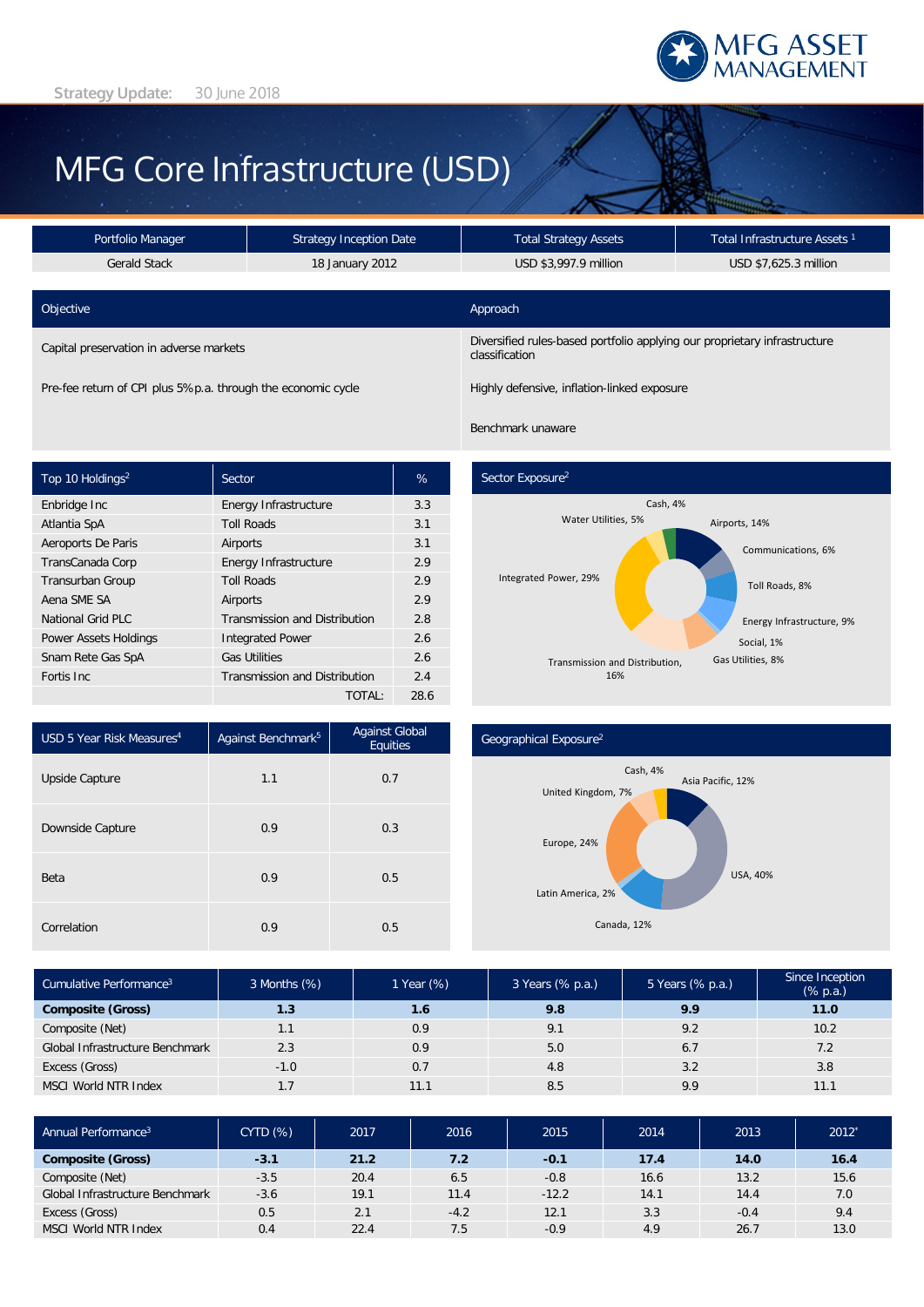1 Comprised of all Infrastructure Strategies.

2 The data is based on a representative portfolio for the strategy. Refer to the GIPS Disclosure below for further information. Sectors are internally defined. Geographical exposure is by domicile of listing.<br>3 Returns are

5 The Benchmark or Global Infrastructure benchmark is comprised of the following: from inception to 31 December 2014 the benchmark is UBS Developed Infrastructure & Utilities NTR Index and from 1<br>January 2015 onwards, the 1 January 2015 with the S&P Global Infrastructure Index NTR.

\* Returns are only for part year.

#### **IMPORTANT NOTICE**

This material is being furnished to you to provide summary information regarding Magellan Asset Management Limited 'doing business as'/'trading as' MFG Asset Management ('MFG Asset Management') and an investment fund or investment strategy managed by MFG Asset Management ('Strategy'). No distribution of this material will be made in any jurisdiction where such distribution is not authorised or is unlawful. This material is not intended to constitute advertising or advice of any kind and you should not construe the contents of this material as legal, tax, investment or other advice.

The investment program of the Strategy presented herein is speculative and may involve a high degree of risk. The Strategy is not intended as a complete investment program and is<br>suitable only for sophisticated investors w may be volatile. The past performance of the Strategy is not necessarily indicative of future results and no person guarantees the performance of the Strategy or the amount or timing of any return from it. There can be no assurance that the Strategy will achieve any targeted returns, that asset allocations will be met or that the Strategy will be able to implement its investment Strategy or achieve its investment objective. The management fees, incentive fees and allocation and other expenses of the Strategy will reduce trading profits, if any, or<br>increase losses. The Strategy will have withdraw and transfer interests in the Strategy. In making an investment decision, you must rely on your own examination of any offering documents relating to the Strategy.

No representation or warranty, express or implied, is made with respect to the correctness, accuracy, reasonableness or completeness of any of the information contained in this material. This information is subject to change at any time and no person has any responsibility to update any of the information provided in this material. MFG Asset Management will not be<br>responsible or liable for any losses, whet upon any part of the information contained in this material including trading losses, loss of opportunity or incidental or punitive damages.

This material is strictly confidential and is being provided to you solely for your information and must not be copied, reproduced, published, distributed, disclosed or passed to any other person at any time without the prior written consent of MFG Asset Management. Any trademarks, logos, and service marks contained herein may be the registered and unregistered trademarks of their respective owners. Nothing contained herein should be construed as granting by implication, or otherwise, any licence or right to use any trademark displayed without the written permission of the owner.

<u>United Kingdom</u> - This material does not constitute an offer or inducement to engage in an investment activity under the provisions of the Financial Services and Markets Act 2000 (FSMA).<br>This material does not form part o other type of investment product or service. This material or any part of it, or the fact of its distribution, is for background purposes only. This material has not been approved by a person authorised under the FSMA and its distribution in the United Kingdom and is only being made to persons in circumstances that will not constitute a financial promotion for the purposes of section 21 of the FSMA as a result of an exemption contained in the FSMA 2000 (Financial Promotion) Order 2005 as set out below. This material is exempt from the restrictions in the<br>FSMA as it is to be strictly communicate (FPO).

United States of America - This material is not intended as an offer or solicitation for the purchase or sale of any securities, financial instrument or product or to provide financial services. It is not the intention of MFG Asset Management to create legal relations on the basis of information provided herein. Where performance figures are shown net of fees charged to clients, the performance has been reduced by the amount of the highest fee charged to any client employing that particular strategy during the period under consideration. Actual fees may vary depending on, among other things, the applicable fee schedule and portfolio size. Fees are available upon request and also may be found in Part II of MFG Asset Management's Form ADV.

The Global Infrastructure Benchmark is comprised of the following: from inception to 31 December 2014 the benchmark is UBS Developed Infrastructure & Utilities Index Net Total Return and from 1 January 2015 the benchmark is S&P Global Infrastructure Net Total Return Index. The benchmark changed because UBS discontinued their index series.

The UBS Developed Infrastructure & Utilities Index Net Total Return is a market capitalisation weighted index that is designed to measure the equity performance of listed Infrastructure and Utility stocks. Index results assume the reinvestment of all distributions of capital gain and net investment income using a tax rate applicable to non-resident institutional investors who do not benefit from double taxation treaties.

The S&P Global Infrastructure Net Total Return Index is a market capitalisation weighted index that is designed to track 75 companies from around the world diversified across three infrastructure sectors energy, transportation and utilities. Index results assume the reinvestment of all distributions of capital gain and net investment income using a tax rate applicable to non-resident institutional investors who do not benefit from double taxation treaties.

#### **GLOBAL INVESTMENT PERFORMANCE STANDARDS (GIPS®) DISCLOSURE**

Magellan Asset Management Limited, doing business as MFG Asset Management in jurisdictions outside Australia and New Zealand, (MFG Asset Management) claims compliance with the Global Investment Performance Standards (GIPS ®)

For the purpose of complying with GIPS, the Firm is defined as all discretionary portfolios managed by MFG Asset Management.

The Global Core Infrastructure composite is a global strategy investing in strictly defined or "pure" infrastructure companies (typically 80-120). The filtered investment universe is comprised of stocks that 1. generate reliable income streams, 2. benefit from inflation protection and have an appropriate capital structure. The investment objective of the strategy is to minimise the risk of permanent capital loss; and achieve superior risk adjusted investment returns over the medium to long-term. The composite was created in February 2012.

To achieve investment objectives, the composite may also use derivative financial instruments including, but not limited to, options, swaps, futures and forwards. Derivatives are subject to the risk of changes in the market price of the underlying securities instruments, and the risk of the loss due to changes in interest rates. The use of certain derivatives may have a<br>leveraging effect, which may increas

A list of composites and descriptions, as well as policies for valuing investments, calculating performance, and preparing compliant presentations are available upon request by emailing client.reporting@magellangroup.com.au

The representative portfolio is an account in the composite that closely reflects the portfolio management style of the strategy. Performance is not a consideration in the selection of the representative portfolio. The characteristics of the representative portfolio may differ from those of the composite and of the other accounts in the composite. Information regarding the<br>representative portfolio and the ot

The USD is the currency used to calculate performance. The USD is the currency used to calculate performance.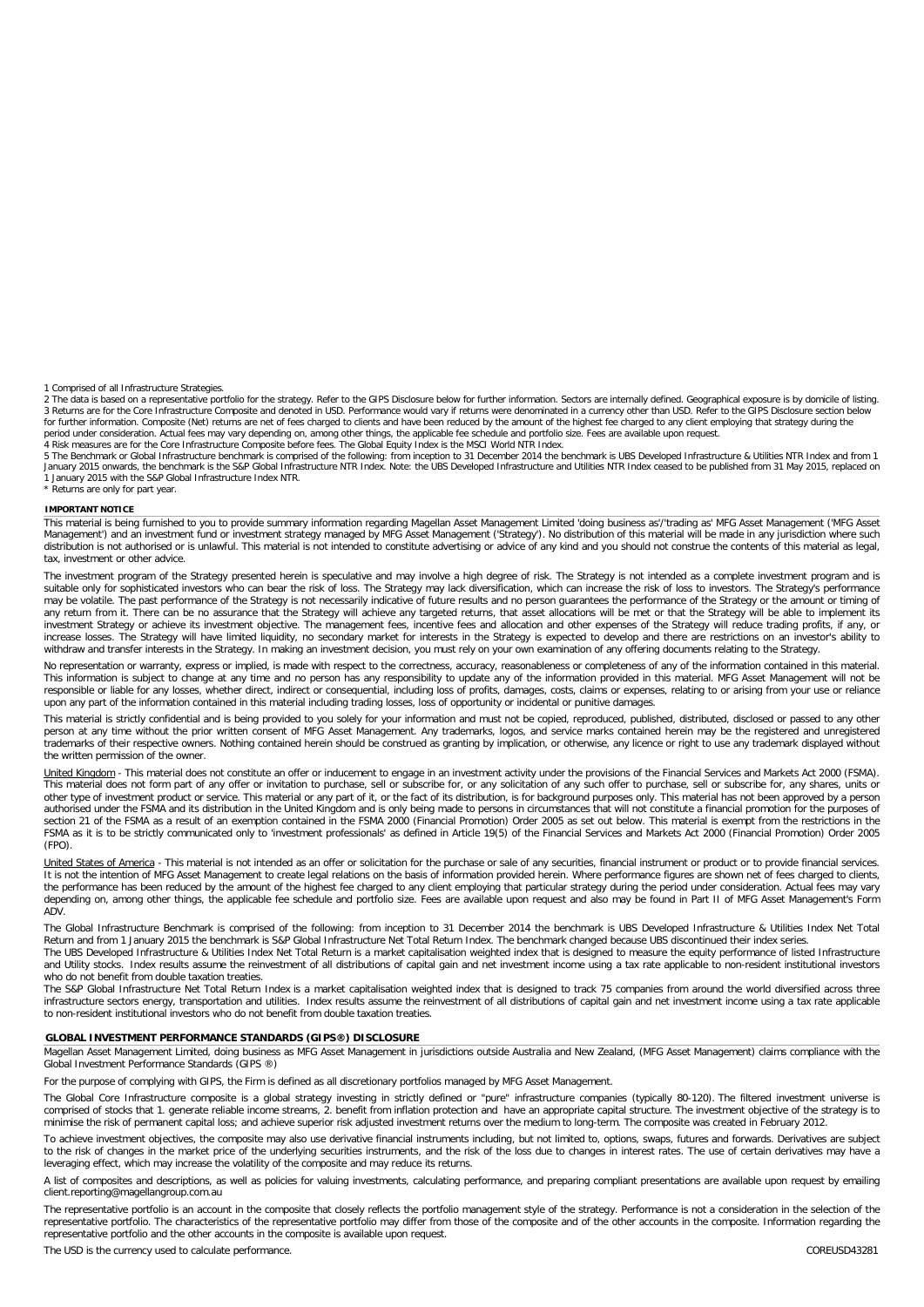# **Market Commentary**

Global infrastructure and utility stocks rose in the June quarter, to outperform rising global stocks (in US dollars), as companies operating essential services were prominent among those posting better-than-expected earnings for the first quarter and global trade tensions pushed investors into defensive assets. Gains were capped, though, as political turmoil in Italy raised questions about the country's enduring membership of the euro and undermined European stocks where many of the world's listed essential-services providers are based. During the quarter, utilities were the sixth-bestperforming of the 11 sectors in the MSCI World Index in US dollars.

Infrastructure and utility stocks were among 80% of US companies, for instance, that financial research and data company FactSet said announced earnings per share above mean estimates, the highest rate since FactSet began tracking this measure in 2008. Trade tensions, which were sparked when the US President Donald Trump threatened the EU and China with tariffs, helped infrastructure and utility stocks because they prompted investors to turn to the most defensive sectors of equity markets.

Italian-based infrastructure and utility companies (and Italian equities more broadly) slumped over the quarter when, after Italy formed a left-right populist government under Prime Minister Giuseppe Conte in early June of 2018 about three months after inconclusive elections, the country had veered towards a fresh poll that could have been an unofficial vote on the country's use of the euro when President Sergio Mattarella refused to accept Paolo Savona as economy minister in the coalition between the anti-establishment Five Star Movement and the right-wing League. While Mattarella agreed to Giovanni Tria as the compromise economy minister at the end of May, Italy's FTSE MIB Index slumped 3.9% over the quarter.

Global stocks rose over the June quarter, to mark their eighth gain in the past nine quarters, after companies posted higherthan-expected earnings, the US economy headed towards its 10th year of expansion, the Federal Reserve only tightened monetary policy as expected and Japan's central bank promised to keep up monetary stimulus. Gains, however, were capped when Trump imposed import restrictions that could lead to trade wars with the EU and China.

# **Strategy Commentary**

The strategy recorded a positive return in the June quarter. The best-performing stocks included the investments in Enbridge of Canada and APA of Australia. Enbridge rallied 18% on regulatory approval for Enbridge's Line 3 Replacement project, which will replace 1,660 kilometres of crude oil pipeline on either side of the Canadian-US border at an estimated cost of C\$5.3 billion for the Canadian component and US\$2.9 billion for the US side. Another boost over the quarter was that Enbridge's first-quarter profit numbers beat estimates and the company reached its target for asset sales earlier than planned. APA soared 28% after Hong Kong's CK group of companies bid A\$13 billion for the gas pipeline operator. Transurban rose 7.3% after the Reserve Bank of Australia, in the minutes of its June meeting, removed the comment that the next move in the cash rate would more likely be up, rather than down.

At a stock level, the worst-performing stocks on a contributions basis included the investments in Power Assets of Hong Kong and Italian toll-road operator SIAS. Power Assets lost 11% after Li Ka-shing in March handed control of his business empire to his son. SIAS lost 14% as Italian stocks slumped.

Movements in stock are in local currency

# **Key Stock in Focus – Aeroport de Paris**

**PARISAÉROPORT** 

# **ADP - The company is Aéroports de Paris at its core. Owning the gateways to one of the world's most visited cities makes for a sound business.**

An airplane takes off or lands every 30 seconds from Charles de Gaulle airport in Paris, one of the largest and most centrally located hubs in Europe. Over the year, this airport will see 66 million passengers pass through it, as 152 airlines take people to and from 329 global destinations.

Aviation operations in Paris extend beyond this one major hub and include Paris-Orly to the south with another 29 million passengers per year, Paris-Le Bourget to the north, one heliport and 10 general-use airports. The total passengers handled each year through the Paris system of airports reaches 102 million and connects 357 cities. Then there are shops, offices, restaurants and other property and services such as car hire to manage at these airports. And it's all handled by one company, ADP, the acronym for its former name, Aéroports de Paris.

ADP, a 50.6% government-owned group that first listed in 2006, goes beyond Paris too. The group has direct or indirect investments in 12 other airports around the world that mean the company handled 228 million passengers last year (including the Paris traffic). Such is the reach of ADP, which generated 3.62 billion euros in revenue in 2017.

Airports provide an essential service, often with monopoly positions in the cities in which they operate, which helps lay a solid foundation for investment. Airport operators have enjoyed rising demand for their services. Lower airfares from increased competition (including from low-cost carriers) and deregulation of air rights, which has opened up markets, have combined with a growing global middle class to see global air travel boom. While regulation is structured to allow the aeronautical operations to earn returns in line with the cost of capital, generally few if any constraints are placed on the returns airport owners can generate from commercial activities such as shops and parking.

The commercial operations are generally lucrative businesses because wealthier segments of society often spend hours browsing in shops or eating in restaurants while waiting for flights. Traffic through these shops and other facilities usually increases over time because airlines generally deliver more passengers to airports each year, via more flights or bigger planes. Other commercial operations of ADP include managing offices, hotels and car parks on airport land.